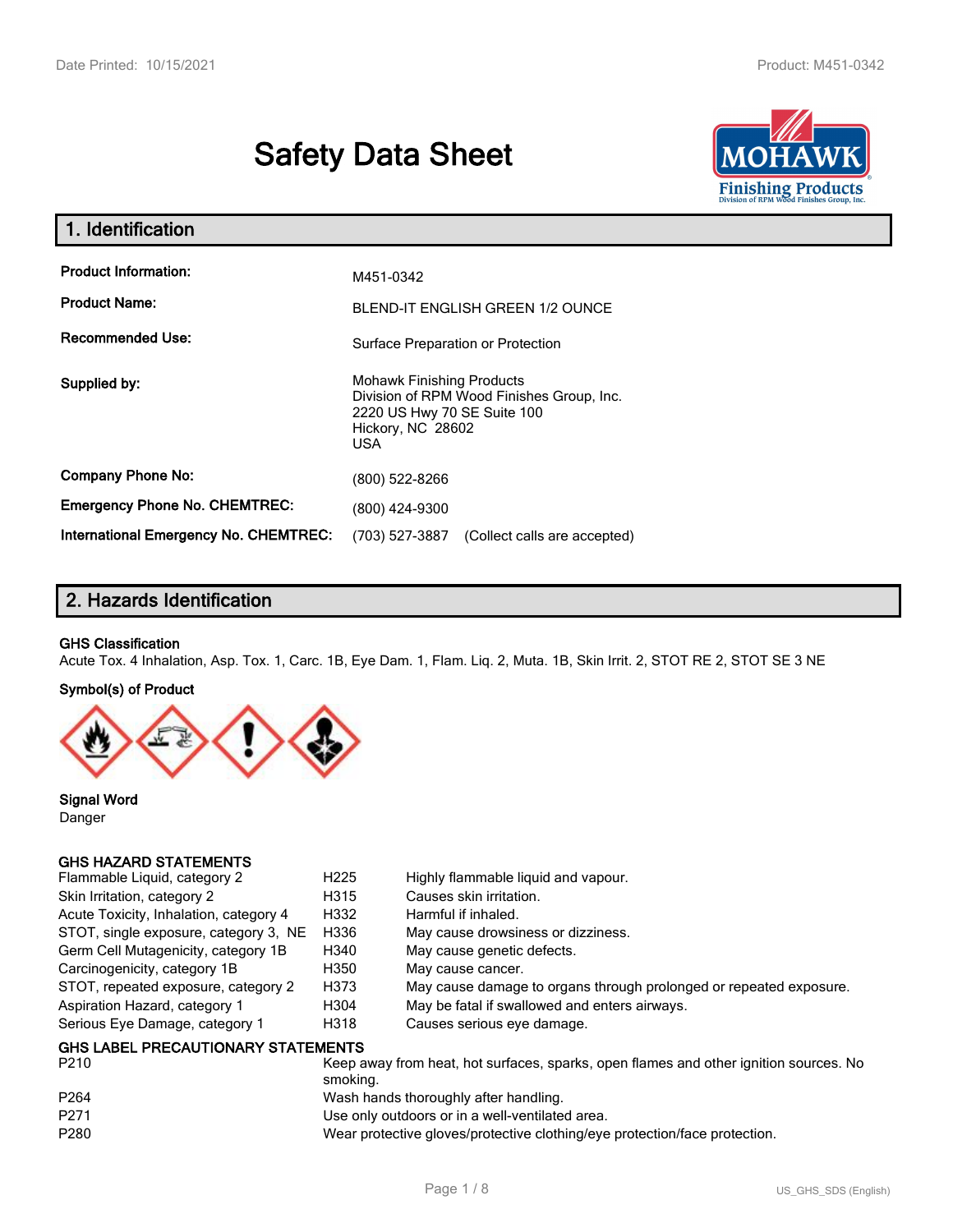| P331                                    | Do NOT induce vomiting.                                                                                                             |
|-----------------------------------------|-------------------------------------------------------------------------------------------------------------------------------------|
| P405                                    | Store locked up.                                                                                                                    |
| P302+P352                               | IF ON SKIN: Wash with plenty of soap and water.                                                                                     |
| P303+P361+P353                          | IF ON SKIN (or hair): Take off immediately all contaminated clothing. Rinse skin with<br>water/shower.                              |
| P305+P351+P338                          | IF IN EYES: Rinse cautiously with water for several minutes. Remove contact lenses, if<br>present and easy to do. Continue rinsing. |
| P362+P364                               | Take off contaminated clothing and wash it before reuse.                                                                            |
| P403+P233                               | Store in a well-ventilated place. Keep container tightly closed.                                                                    |
| P <sub>201</sub>                        | Obtain special instructions before use.                                                                                             |
| P <sub>260</sub>                        | Do not breathe dust/fume/gas/mist/vapours/spray.                                                                                    |
| P304+P340                               | IF INHALED: Remove person to fresh air and keep comfortable for breathing.                                                          |
| P308+P313                               | IF exposed or concerned: Get medical advice/attention.                                                                              |
| P332+P313                               | If skin irritation occurs: Get medical advice/attention.                                                                            |
| P403+P235                               | Store in a well-ventilated place. Keep cool.                                                                                        |
| P301+P310                               | IF SWALLOWED: Immediately call a POISON CENTER or doctor/physician.                                                                 |
| <b>GHS SDS PRECAUTIONARY STATEMENTS</b> |                                                                                                                                     |
| P240                                    | Ground/bond container and receiving equipment.                                                                                      |
| P <sub>241</sub>                        | Use explosion-proof electrical/ventilating/lighting/equipment.                                                                      |
| P242                                    | Use only non-sparking tools.                                                                                                        |
| P243                                    | Take precautionary measures against static discharge.                                                                               |

# **3. Composition/Information on ingredients**

| <b>Chemical Name</b>              | CAS-No.    | Wt. %       | <b>GHS Symbols</b>    | <b>GHS Statements</b>         |
|-----------------------------------|------------|-------------|-----------------------|-------------------------------|
| n-butyl acetate                   | 123-86-4   | $10 - 25$   | GHS02-GHS07           | H226-336                      |
| petroleum distillate              | 64742-49-0 | $10 - 25$   | GHS08                 | H304-340-350                  |
| pm acetate                        | 108-65-6   | $10 - 25$   | GHS02-GHS07           | H <sub>226</sub> -332         |
| butanol                           | 71-36-3    | $2.5 - 10$  | GHS02-GHS05-<br>GHS07 | H226-302-315-318-332-335-336  |
| ethanol                           | 64-17-5    | $2.5 - 10$  | GHS02                 | H <sub>225</sub>              |
| eep                               | 763-69-9   | $2.5 - 10$  | GHS06                 | H <sub>331</sub>              |
| aliphatic petroleum distillates   | 64742-47-8 | $2.5 - 10$  | GHS07-GHS08           | H304-332                      |
| toluene                           | 108-88-3   | $1.0 - 2.5$ | GHS02-GHS07-<br>GHS08 | H225-304-315-332-336-373      |
| m-xylene                          | 108-38-3   | $1.0 - 2.5$ | GHS02-GHS07           | H226-315-332                  |
| carbon black                      | 1333-86-4  | $1.0 - 2.5$ | GHS02                 | H <sub>251</sub>              |
| titanium dioxide                  | 13463-67-7 | $1.0 - 2.5$ | GHS08                 | H <sub>351</sub>              |
| ethylbenzene                      | 100-41-4   | $0.1 - 1.0$ | GHS02-GHS07-<br>GHS08 | H <sub>225</sub> -304-332-373 |
| p-xylene                          | 106-42-3   | $0.1 - 1.0$ | GHS02-GHS07           | H226-315-332                  |
| ethoxylated isoalcohols c-13 rich | 78330-21-9 | $0.1 - 1.0$ | No Information        | No Information                |

The exact percentage (concentration) of ingredients is being withheld as a trade secret.

The text for GHS Hazard Statements shown above (if any) is given in the "Other information" Section.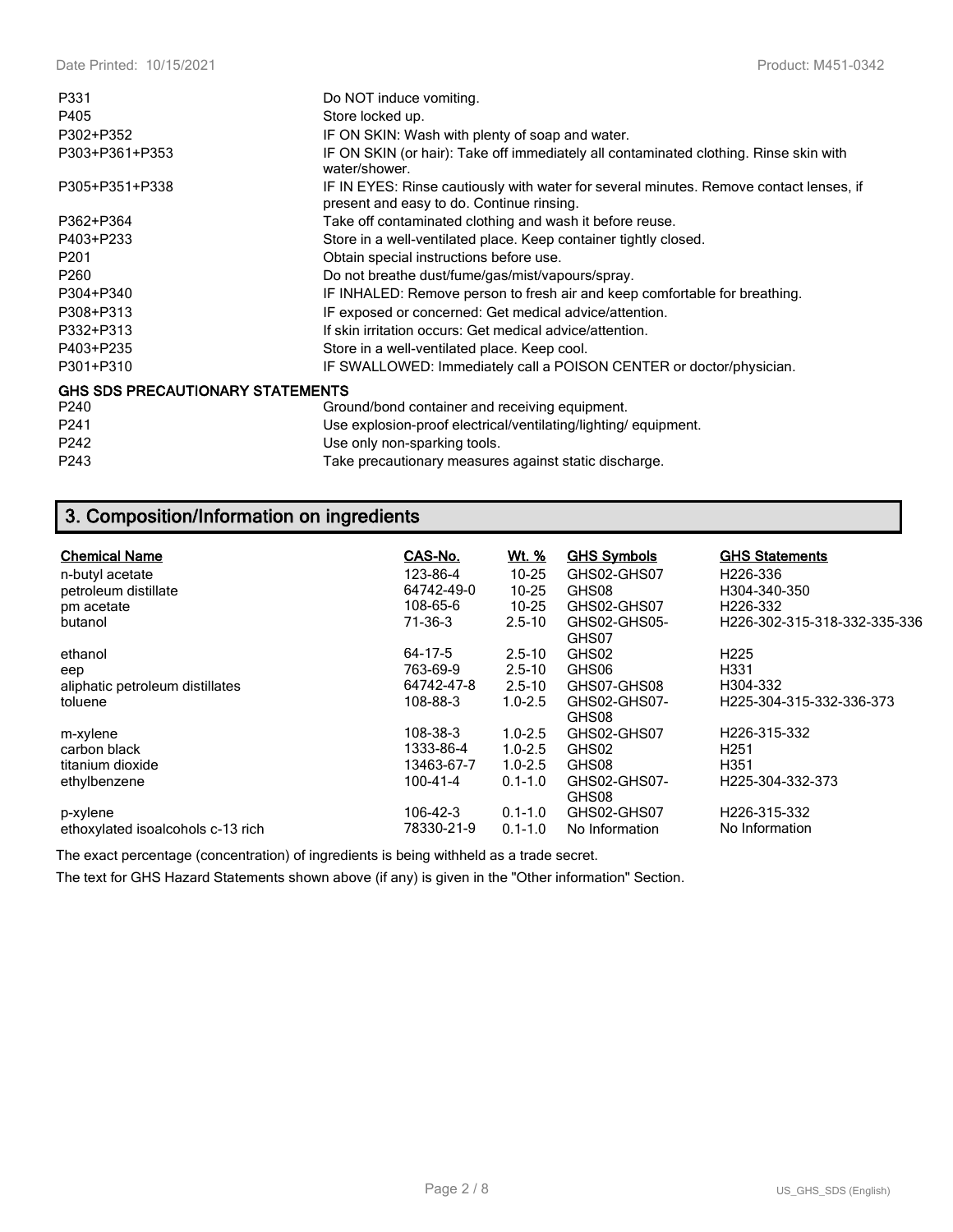## **4. First-aid Measures**



FIRST AID - EYE CONTACT: IF IN EYES: Rinse cautiously with water for several minutes. Remove contact lenses, if present and easy to do. Continue rinsing.

FIRST AID - SKIN CONTACT: IF ON SKIN: Wash with plenty of soap and water. IF ON SKIN (or hair): Take off immediately all contaminated clothing. Rinse skin with water/shower. Take off contaminated clothing and wash it before reuse. If skin irritation occurs: Get medical advice/attention.

FIRST AID - INGESTION: Do NOT induce vomiting. IF SWALLOWED: Immediately call a POISON CENTER or doctor/physician.

FIRST AID - INHALATION: IF INHALED: Remove person to fresh air and keep comfortable for breathing.

## **5. Fire-fighting Measures**

**SPECIAL FIREFIGHTING PROCEDURES:** Evacuate all persons from the fire area to a safe location. Move non-burning material, as feasible, to a safe location as soon as possible. Fire fighters should be protected from potential explosion hazards while extinguishing the fire. Wear self-contained breathing apparatus (SCBA) and full fire-fighting protective clothing. Thoroughly decontaminate all protective equipment after use. Containers of this material may build up pressure if exposed to heat (fire). Use water spray to cool fire-exposed containers. Use water spray to disperse vapors if a spill or leak has not ignited. DO NOT extinguish a fire resulting from the flow of flammable liquid until the flow of the liquid is effectively shut off. This precaution will help prevent the accumulation of an explosive vapor-air mixture after the initial fire is extinguished.

**FIREFIGHTING EQUIPMENT:** This is a NFPA/OSHA Class 1B or less flammable liquid. Follow NFPA30, Chapter 16 for fire protection and fire suppression. Use a dry chemical, carbon dioxide, or similar ABC fire extinguisher for incipeint fires. Water may be used to cool and prevent rupture of containers that are exposed to heat from fire.

#### **6. Accidental Release Measures**

#### **ENVIRONMENTAL MEASURES:** No Information

**STEPS TO BE TAKEN IN CASE MATERIAL IS RELEASED OR SPILLED:** Follow personal protective equipment recommendations found in Section VIII. Personal protective equipment needs must be evaluated based on information provided on this sheet and the special circumstances created by the spill including; the material spilled, the quantity of the spill, the area in which the spill occurred, and the training and the expertise of employees in the area responding to the spill. Never exceed any occupational exposure limits. Shut off ignition sources; including electrical equipment and flames. Do not allow smoking in the area. Do not allow the spilled product to enter public drainage system or open waterways.

#### **7. Handling and Storage**



**HANDLING:** Avoid inhalation and contact with eyes, skin, and clothing. Wash hands thoroughly after handling and before eating or drinking. In keeping with safe handling practices, avoid ignition sources (smoking, flames, pilot lights, electrical sparks); ground and bond containers when transferring the material to prevent static electricity sparks that could ignite vapor and use spark proof tools and explosion proof equipment. Empty containers may retain product residue or vapor. Do not pressurize, cut, weld, braze, solder, drill, grind, or expose container to heat, flame, sparks, static electricity, or other sources of ignition. Any of these actions can potentially cause an explosion that may lead to injury.

**STORAGE:** Keep containers closed when not in use. Store in cool well ventilated space away from incompatible materials.

## **8. Exposure Controls/Personal Protection**

| Ingredients with Occupational Exposure Limits |                      |                       |              |                         |  |  |
|-----------------------------------------------|----------------------|-----------------------|--------------|-------------------------|--|--|
| <b>Chemical Name</b>                          | <b>ACGIH TLV-TWA</b> | <b>ACGIH-TLV STEL</b> | OSHA PEL-TWA | <b>OSHA PEL-CEILING</b> |  |  |
| n-butyl acetate                               | 50 ppm               | $150$ ppm             | $150$ ppm    | N.D.                    |  |  |
| petroleum distillate                          | N.D.                 | N.D.                  | N.D.         | N.D.                    |  |  |
| pm acetate                                    | N.D.                 | N.D.                  | N.D.         | N.D.                    |  |  |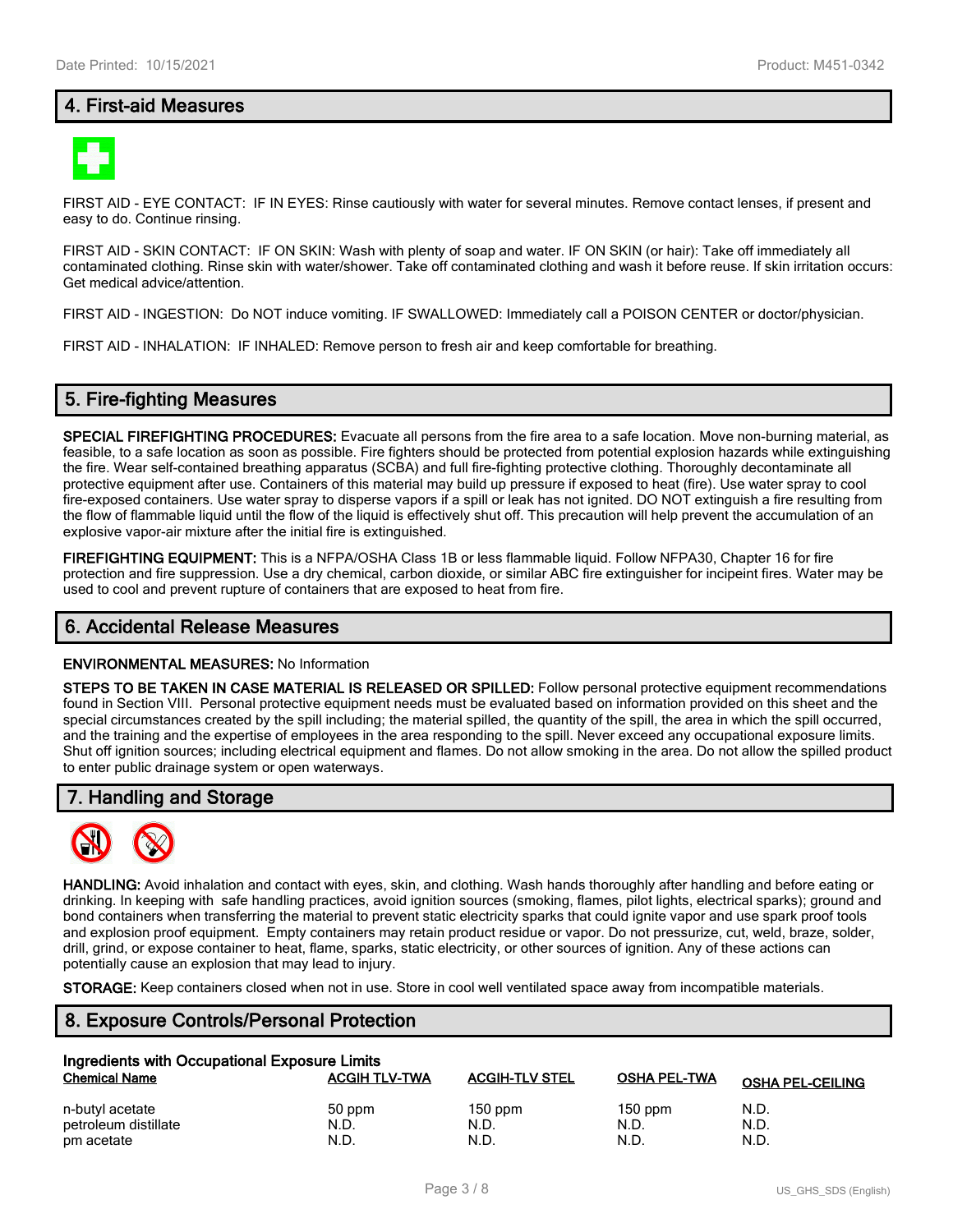| 20 ppm           | N.D.       | $100$ ppm          | N.D.      |
|------------------|------------|--------------------|-----------|
| N.D.             | $1000$ ppm | $1000$ ppm         | N.D.      |
| N.D.             | N.D.       | N.D.               | N.D.      |
| N.D.             | N.D.       | N.D.               | N.D.      |
| 20 ppm           | N.D.       | $200$ ppm          | $300$ ppm |
| $100$ ppm        | $150$ ppm  | $100$ ppm          | N.D.      |
| $3 \text{ mg/m}$ | N.D.       | $3.5 \text{ mg/m}$ | N.D.      |
| 10 $mq/m3$       | N.D.       | 15 mg/m $3$        | N.D.      |
| 20 ppm           | N.D.       | $100$ ppm          | N.D.      |
| $100$ ppm        | $150$ ppm  | $100$ ppm          | N.D.      |
| N.D.             | N.D.       | N.D.               | N.D.      |
|                  |            |                    |           |

**Further Advice: MEL = Maximum Exposure Limit OES = Occupational Exposure Standard SUP = Supplier's Recommendation Sk = Skin Sensitizer N.E. = Not Established N.D. = Not Determined**

#### **Personal Protection**



**RESPIRATORY PROTECTION:** Use adequate engineering controls and ventilation to keep levels below recommended or statutory exposure limits. If exposure levels exceed limits use appropriate approved respiratory protection equipment.

**SKIN PROTECTION:** Wear chemical resistant footwear and clothing such as gloves, an apron or a whole body suit as appropriate.



**EYE PROTECTION:** Wear chemical-resistant glasses and/or goggles and a face shield when eye and face contact is possible due to splashing or spraying of material.



**OTHER PROTECTIVE EQUIPMENT:** No Information



**HYGIENIC PRACTICES:** It is good practice to avoid contact with the product and/or its vapors, mists or dust by using appropriate protective measures. Wash thoroughly after handling and before eating or drinking.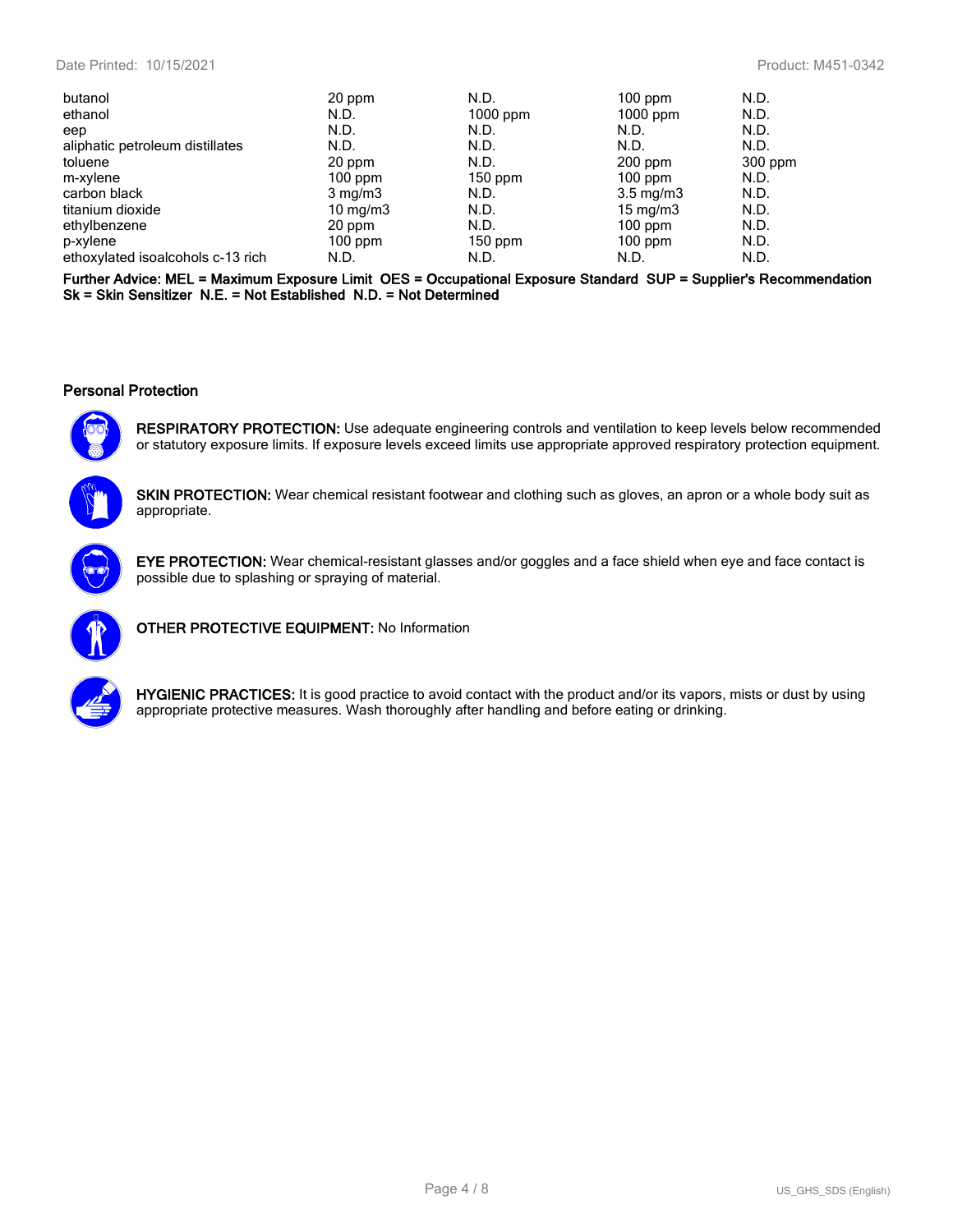**N.I. = No Information**

# **9. Physical and Chemical Properties**

| Appearance:                    | Colored Liquid                   | <b>Physical State:</b>                      | <b>LIQUID</b>  |
|--------------------------------|----------------------------------|---------------------------------------------|----------------|
| Odor:                          | <b>Strong Solvent</b>            | <b>Odor Threshold:</b>                      | Not determined |
| Density, g/cm3:                | 0.974                            | pH:                                         | Not determined |
| Freeze Point, °F:              | Not determined                   | Viscosity:                                  | Not determined |
| <b>Solubility in Water:</b>    | Not determined                   | Partition Coefficient, n-octanol/<br>water: | Not determined |
| Decomposition temperature, °F: | Not determined                   | <b>Explosive Limits, %:</b>                 | Not determined |
| Boiling Range, °F:             | $>$ 100 °F                       | Flash Point, °F:                            | 55 °F          |
| Combustibility:                | <b>Supports Combustion</b>       | Auto-Ignition Temperature, °F:              | Not determined |
| <b>Evaporation Rate:</b>       | <b>Faster than Diethyl Ether</b> | Vapor Pressure, mmHq:                       | Not determined |
| <b>Vapor Density:</b>          | Not determined                   |                                             |                |

# **10. Stability and reactivity**

**STABILITY:** Stable under normal conditions.

**CONDITIONS TO AVOID:** Heat, flames and sparks.

**INCOMPATIBILITY:** Acids, Bases, Oxidizing agents

**HAZARDOUS DECOMPOSITION PRODUCTS:** Not determined.

## **11. Toxicological information**

**Practical Experiences**

**EMERGENCY OVERVIEW:** No Information

**EFFECT OF OVEREXPOSURE - EYE CONTACT:** No Information

**EFFECT OF OVEREXPOSURE - INGESTION:** No Information

**EFFECT OF OVEREXPOSURE - INHALATION:** No Information

**EFFECT OF OVEREXPOSURE - SKIN CONTACT:** No Information

**CARCINOGENICITY:** May cause cancer.

This product contains Titanium Dioxide, which is listed by IARC as possibly carcinogenic to humans (Group 2B). This listing is based on inadequate evidence of carcinogenicity in humans and sufficient evidence in experimental animals. This classification is relevant when exposed to titanium dioxide in dust or powder form only, including cured product that is subject to sanding, grinding, cutting, or other surface preparation activities.

#### **PRIMARY ROUTE(S) OF ENTRY:**

**Eye Contact, Skin Contact, Ingestion, Inhalation**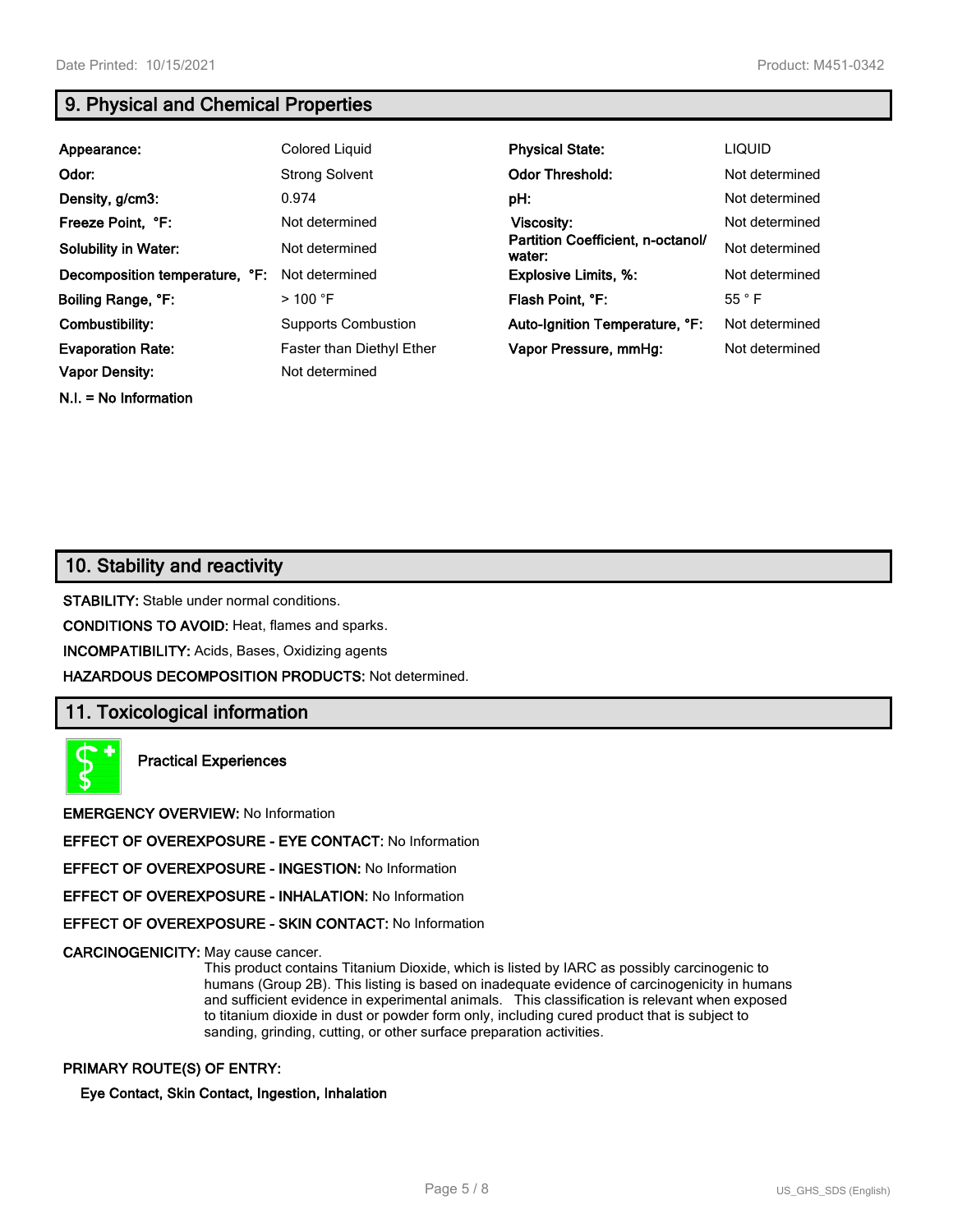#### **Acute Toxicity Values**

### **The acute effects of this product have not been tested. Data on individual components are tabulated below**

| CAS-No.<br>123-86-4<br>64742-49-0<br>108-65-6<br>71-36-3<br>64-17-5<br>763-69-9<br>64742-47-8<br>108-88-3<br>108-38-3<br>1333-86-4 | <b>Chemical Name</b><br>n-butyl acetate<br>petroleum distillate<br>pm acetate<br>butanol<br>ethanol<br>eep<br>aliphatic petroleum distillates<br>toluene<br>m-xylene<br>carbon black | Oral LD50<br>14130 mg/kg Rat<br>>5000 mg/kg Rat<br>8532 mg/kg Rat<br>700 mg/kg Rat<br>7060 mg/kg Rat<br>3200 mg/kg Rat<br>>5000 mg/kg Rat<br>2600 mg/kg Rat<br>5000 mg/kg Rat<br>>5000 mg/kg Rat | Dermal LD50<br>>17600 mg/kg Rabbit 23.4 mg/l Rat<br>>3160 mg/kg Rabbit<br>>5000 mg/kg Rabbit<br>3402 mg/kg Rabbit<br>15,800 mg/kg<br>4080 mg/kg Rabbit<br>>2000 mg/kg Rabbit<br>12000 mg/kg Rabbit<br>6500 mg/kg Rabbit<br>>3000 mg/kg Rabbit | Vapor LC50<br>54 mg/l Rat<br>$>20$ mg/L<br>8000 mg/l Rat<br>124.7 mg/L Rat<br>$>20$ mg/l<br>>13 mg/L Rat<br>12.5 mg/L Rat<br>>20 mg/l Rat<br>$>20$ ma/l |
|------------------------------------------------------------------------------------------------------------------------------------|--------------------------------------------------------------------------------------------------------------------------------------------------------------------------------------|--------------------------------------------------------------------------------------------------------------------------------------------------------------------------------------------------|-----------------------------------------------------------------------------------------------------------------------------------------------------------------------------------------------------------------------------------------------|---------------------------------------------------------------------------------------------------------------------------------------------------------|
| 13463-67-7<br>100-41-4<br>106-42-3                                                                                                 | titanium dioxide<br>ethylbenzene<br>p-xylene                                                                                                                                         | >10000 mg/kg Rat<br>3500 mg/kg Rat<br>4029 mg/kg Rat                                                                                                                                             | $>10000$ mg/kg Rabbit $>20$ mg/l<br>15400 mg/kg Rabbit<br>>2000 mg/kg rabbit                                                                                                                                                                  | 17.2 mg/L Rat<br>>20 mg/l Rat                                                                                                                           |

**N.I. = No Information**

# **12. Ecological information**

**ECOLOGICAL INFORMATION:** Ecological evaluation of this material has not been performed; however, do not allow the product to be released to the environment without governmental approval/permits.

## **13. Disposal Information**



**DISPOSAL METHOD:** Waste from this material may be a listed and/or characteristic hazardous waste. Dispose of material, contaminated absorbent, container and unused contents in accordance with local, state, and federal regulations.

**STEPS TO BE TAKEN IN CASE MATERIAL IS RELEASED OR SPILLED:** Follow personal protective equipment recommendations found in Section VIII. Personal protective equipment needs must be evaluated based on information provided on this sheet and the special circumstances created by the spill including; the material spilled, the quantity of the spill, the area in which the spill occurred, and the training and the expertise of employees in the area responding to the spill. Never exceed any occupational exposure limits. Shut off ignition sources; including electrical equipment and flames. Do not allow smoking in the area. Do not allow the spilled product to enter public drainage system or open waterways.

# **14. Transport Information**

#### **SPECIAL TRANSPORT PRECAUTIONS:** No Information

| DOT:  | UN1263, PAINT, 3, II |
|-------|----------------------|
| IATA: | UN1263, PAINT, 3, II |
| IMDG: | UN1263, PAINT, 3, II |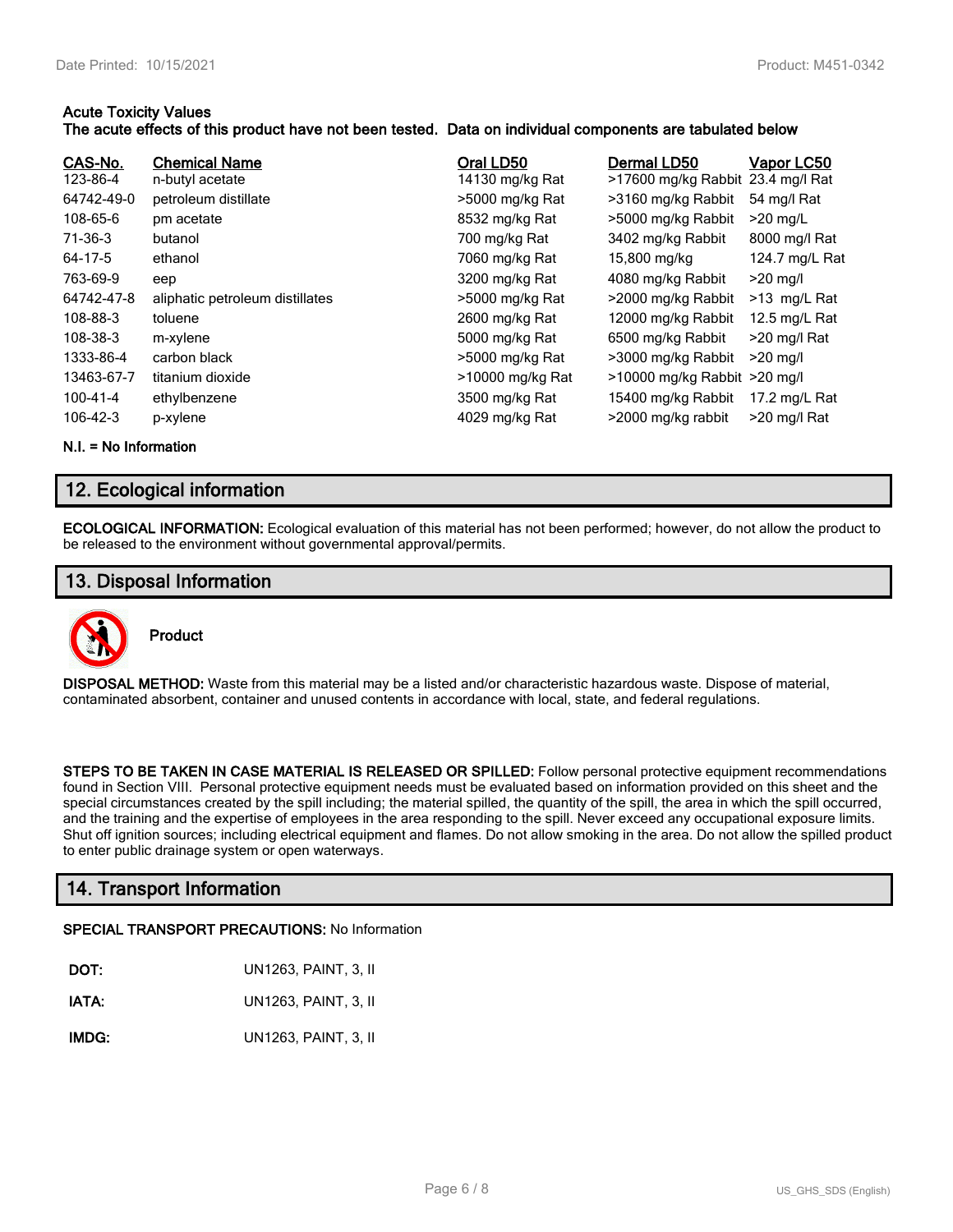## **15. Regulatory Information**

## **U.S. Federal Regulations:**

#### **CERCLA - SARA Hazard Category**

This product has been reviewed according to the EPA 'Hazard Categories' promulgated under Sections 311 and 312 of the Superfund Amendment and Reauthorization Act of 1986 (SARA Title III) and is considered, under applicable definitions, to meet the following categories:

Fire Hazard, Acute Health Hazard, Chronic Health Hazard

#### **SARA SECTION 313**

This product contains the following substances subject to the reporting requirements of Section 313 of Title III of the Superfund Amendment and Reauthorization Act of 1986 and 40 CFR part 372:

| <b>Chemical Name</b> | CAS-No.  | <u>Wt. %</u> |
|----------------------|----------|--------------|
| butanol              | 71-36-3  | 7.80         |
| toluene              | 108-88-3 | 2.02         |
| m-xylene             | 108-38-3 | 1.65         |

#### **TOXIC SUBSTANCES CONTROL ACT**

This product contains the following chemical substances subject to the reporting requirements of TSCA 12(B) if exported from the United States:

| <b>Chemical Name</b>         | CAS-No.  |
|------------------------------|----------|
| octamethylcyclotetrasiloxane | 556-67-2 |

## **U.S. State Regulations:**

#### **CALIFORNIA PROPOSITION 65**

WARNING: Cancer and Reproductive Harm - www.P65Warnings.ca.gov.

Carbon Black, Cancer, 1.586% Toluene, Reproductive Harm, 2.0239%

|                        | 16. Other Information        |  |                    |                                                                                                   |                             |                                                            |
|------------------------|------------------------------|--|--------------------|---------------------------------------------------------------------------------------------------|-----------------------------|------------------------------------------------------------|
| <b>Revision Date:</b>  | 9/23/2021                    |  |                    | <b>Supersedes Date:</b>                                                                           |                             |                                                            |
| Reason for revision:   |                              |  |                    |                                                                                                   |                             |                                                            |
| Datasheet produced by: | <b>Regulatory Department</b> |  |                    |                                                                                                   |                             |                                                            |
| <b>HMIS Ratings:</b>   |                              |  |                    |                                                                                                   |                             |                                                            |
| ⌒                      | Flammability:                |  | <b>Reactivity:</b> |                                                                                                   | <b>Personal Protection:</b> |                                                            |
|                        |                              |  |                    | 01 - Product Information<br>05 - Flammability Information<br>09 - Physical & Chemical Information |                             | Substance and/or Product Properties Changed in Section(s): |

#### **Volatile Organic Compounds, gr/ltr:** 621

#### **Text for GHS Hazard Statements shown in Section 3 describing each ingredient:**

| H <sub>225</sub> | Highly flammable liquid and vapour.           |
|------------------|-----------------------------------------------|
| H <sub>226</sub> | Flammable liquid and vapour.                  |
| H <sub>251</sub> | Self-heating: may catch fire.                 |
| H <sub>302</sub> | Harmful if swallowed.                         |
| H304             | May be fatal if swallowed and enters airways. |